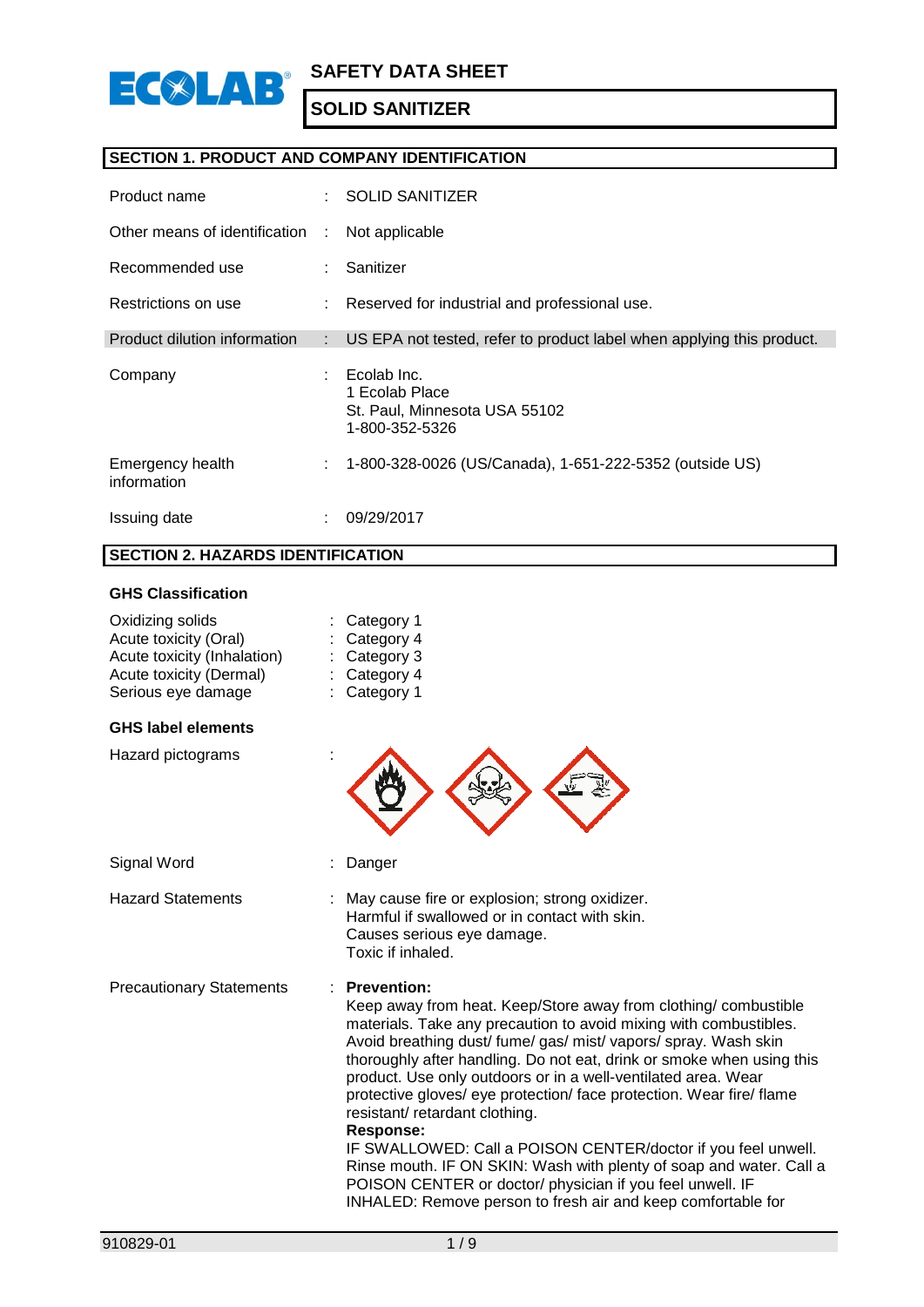|                                                                    | breathing. Call a POISON CENTER/doctor. IF IN EYES: Rinse<br>cautiously with water for several minutes. Remove contact lenses, if<br>present and easy to do. Continue rinsing. Immediately call a POISON<br>CENTER/doctor. IF ON CLOTHING: rinse immediately contaminated<br>clothing and skin with plenty of water before removing clothes. Wash<br>contaminated clothing before reuse. In case of fire: Use dry sand, dry<br>chemical or alcohol-resistant foam to extinguish. In case of major fire<br>and large quantities: Evacuate area. Fight fire remotely due to the risk<br>of explosion.<br>Storage:<br>Store in a well-ventilated place. Keep container tightly closed. Store<br>locked up.<br>Disposal:<br>Dispose of contents/ container to an approved waste disposal plant. |
|--------------------------------------------------------------------|---------------------------------------------------------------------------------------------------------------------------------------------------------------------------------------------------------------------------------------------------------------------------------------------------------------------------------------------------------------------------------------------------------------------------------------------------------------------------------------------------------------------------------------------------------------------------------------------------------------------------------------------------------------------------------------------------------------------------------------------------------------------------------------------|
| <b>Other hazards</b>                                               | Mixing this product with acid or ammonia releases chlorine gas.                                                                                                                                                                                                                                                                                                                                                                                                                                                                                                                                                                                                                                                                                                                             |
|                                                                    | SECTION 3. COMPOSITION/INFORMATION ON INGREDIENTS                                                                                                                                                                                                                                                                                                                                                                                                                                                                                                                                                                                                                                                                                                                                           |
| Pure substance/mixture                                             | Mixture                                                                                                                                                                                                                                                                                                                                                                                                                                                                                                                                                                                                                                                                                                                                                                                     |
| <b>Chemical name</b><br>Sodium dichloro-s-triazinetrione dihydrate | CAS-No.<br><b>Concentration (%)</b><br>51580-86-0<br>99                                                                                                                                                                                                                                                                                                                                                                                                                                                                                                                                                                                                                                                                                                                                     |
| <b>SECTION 4. FIRST AID MEASURES</b>                               |                                                                                                                                                                                                                                                                                                                                                                                                                                                                                                                                                                                                                                                                                                                                                                                             |
| In case of eye contact                                             | : Rinse immediately with plenty of water, also under the eyelids, for at<br>least 15 minutes. Remove contact lenses, if present and easy to do.<br>Continue rinsing. Get medical attention immediately.                                                                                                                                                                                                                                                                                                                                                                                                                                                                                                                                                                                     |
| In case of skin contact                                            | : Wash off immediately with plenty of water for at least 15 minutes. Use<br>a mild soap if available. Wash clothing before reuse. Thoroughly clean<br>shoes before reuse. Get medical attention if irritation develops and<br>persists.                                                                                                                                                                                                                                                                                                                                                                                                                                                                                                                                                     |
| If swallowed                                                       | : Rinse mouth. Get medical attention if symptoms occur.                                                                                                                                                                                                                                                                                                                                                                                                                                                                                                                                                                                                                                                                                                                                     |
| If inhaled                                                         | : Remove to fresh air. Treat symptomatically. Get medical attention<br>immediately.                                                                                                                                                                                                                                                                                                                                                                                                                                                                                                                                                                                                                                                                                                         |
| Protection of first-aiders                                         | If potential for exposure exists refer to Section 8 for specific personal<br>protective equipment.                                                                                                                                                                                                                                                                                                                                                                                                                                                                                                                                                                                                                                                                                          |
| Notes to physician                                                 | : Treat symptomatically.                                                                                                                                                                                                                                                                                                                                                                                                                                                                                                                                                                                                                                                                                                                                                                    |
| Most important symptoms<br>and effects, both acute and<br>delayed  | See Section 11 for more detailed information on health effects and<br>symptoms.                                                                                                                                                                                                                                                                                                                                                                                                                                                                                                                                                                                                                                                                                                             |

# **SECTION 5. FIRE-FIGHTING MEASURES**

| Suitable extinguishing media      | : Use extinguishing measures that are appropriate to local<br>circumstances and the surrounding environment. |
|-----------------------------------|--------------------------------------------------------------------------------------------------------------|
| Unsuitable extinguishing<br>media | : None known.                                                                                                |
| Specific hazards during fire      | : Oxidizer. Contact with other material may cause fire.                                                      |
| 910829-01                         | 2/9                                                                                                          |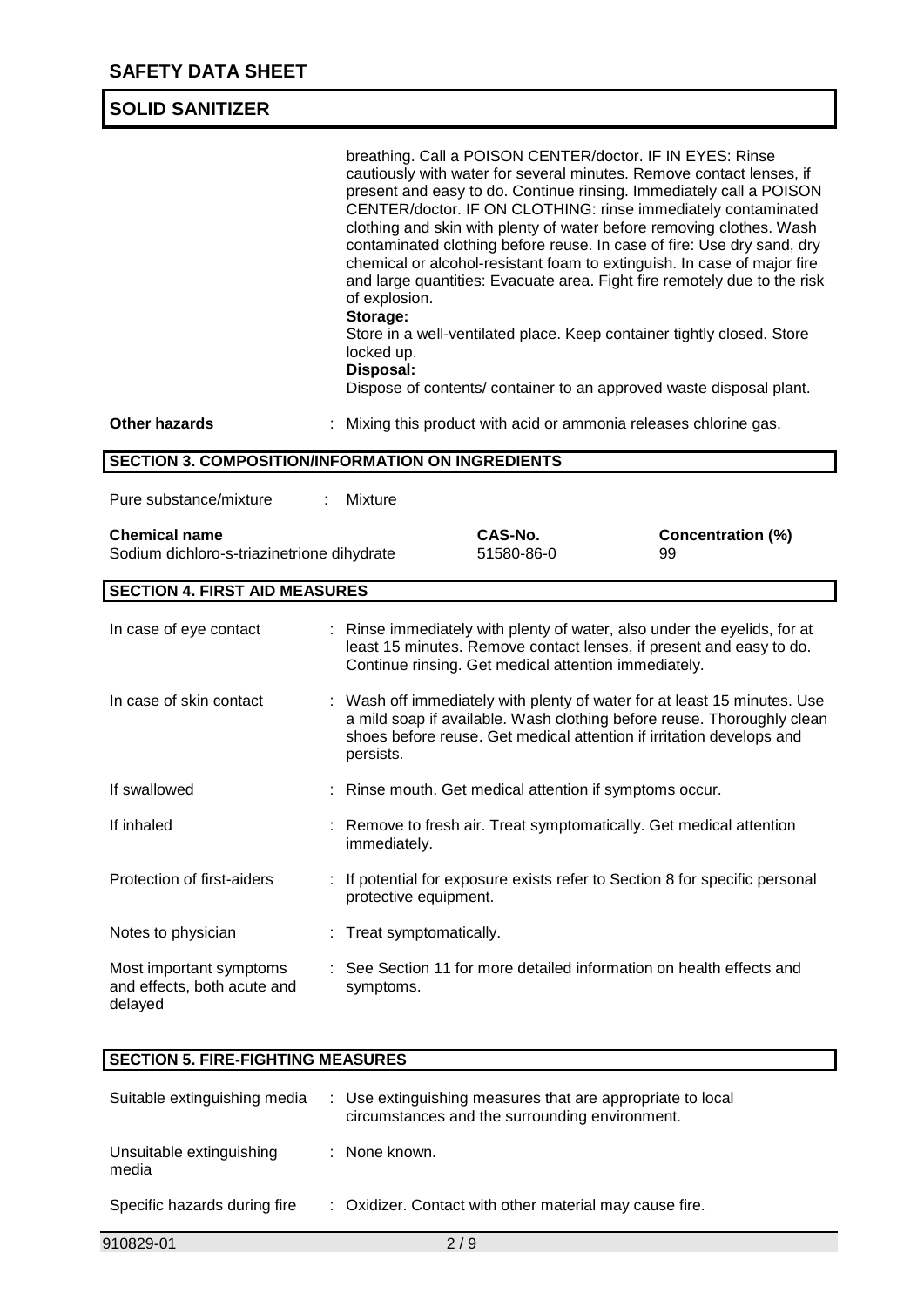## fighting

| Hazardous combustion<br>products                  | : Decomposition products may include the following materials:<br>Carbon oxides<br>Nitrogen oxides (NOx)<br>Sulfur oxides<br>Oxides of phosphorus                                      |  |  |
|---------------------------------------------------|---------------------------------------------------------------------------------------------------------------------------------------------------------------------------------------|--|--|
| Special protective equipment<br>for fire-fighters | : Use personal protective equipment.                                                                                                                                                  |  |  |
| Specific extinguishing<br>methods                 | : Fire residues and contaminated fire extinguishing water must be<br>disposed of in accordance with local regulations. In the event of fire<br>and/or explosion do not breathe fumes. |  |  |
| <b>SECTION 6. ACCIDENTAL RELEASE MEASURES</b>     |                                                                                                                                                                                       |  |  |

| Personal precautions,<br>protective equipment and<br>emergency procedures | : Ensure adequate ventilation. Keep people away from and upwind of<br>spill/leak. Avoid inhalation, ingestion and contact with skin and eyes.<br>When workers are facing concentrations above the exposure limit they<br>must use appropriate certified respirators. Ensure clean-up is<br>conducted by trained personnel only. Refer to protective measures<br>listed in sections 7 and 8. |
|---------------------------------------------------------------------------|---------------------------------------------------------------------------------------------------------------------------------------------------------------------------------------------------------------------------------------------------------------------------------------------------------------------------------------------------------------------------------------------|
| Environmental precautions                                                 | : Do not allow contact with soil, surface or ground water.                                                                                                                                                                                                                                                                                                                                  |

| Methods and materials for   | Sweep up and shovel into suitable containers for disposal. |
|-----------------------------|------------------------------------------------------------|
| containment and cleaning up |                                                            |

## **SECTION 7. HANDLING AND STORAGE**

| Advice on safe handling     | : Do not get in eyes, on skin, or on clothing. Do not breathe dust/fume/<br>gas/ mist/ vapors/ spray. Use only with adequate ventilation. Wash<br>hands thoroughly after handling. Mixing this product with acid or<br>ammonia releases chlorine gas. |
|-----------------------------|-------------------------------------------------------------------------------------------------------------------------------------------------------------------------------------------------------------------------------------------------------|
| Conditions for safe storage | : Keep in a cool, well-ventilated place. Keep away from reducing<br>agents. Keep away from combustible material. Keep out of reach of<br>children. Keep container tightly closed. Store in suitable labeled<br>containers.                            |
| Storage temperature         | : 0 °C to 50 °C                                                                                                                                                                                                                                       |

## **SECTION 8. EXPOSURE CONTROLS/PERSONAL PROTECTION**

## **Ingredients with workplace control parameters**

| Ingredients | CAS-No.   | Form of<br>exposure | Permissible<br>concentration | <b>Basis</b>       |
|-------------|-----------|---------------------|------------------------------|--------------------|
| chlorine    | 7782-50-5 | <b>TWA</b>          | $0.5$ ppm                    | <b>ACGIH</b>       |
|             |           | <b>STEL</b>         | ppm                          | <b>ACGIH</b>       |
|             |           | Ceiling             | $0.5$ ppm<br>1.45 mg/m $3$   | <b>NIOSH REL</b>   |
|             |           | С                   | 1 ppm<br>$3$ mg/m $3$        | OSHA <sub>Z1</sub> |

Engineering measures : Effective exhaust ventilation system. Maintain air concentrations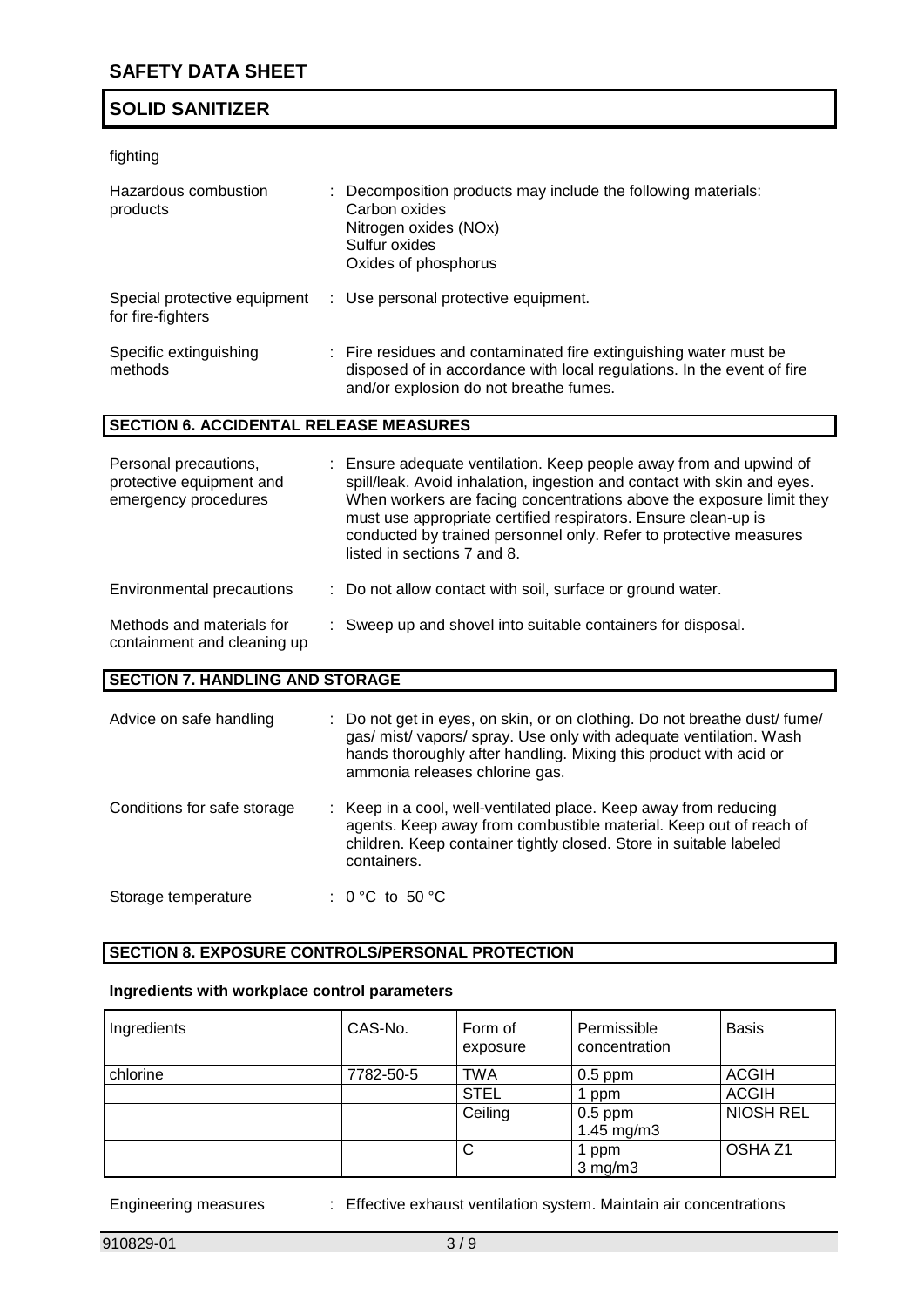below occupational exposure standards.

## **Personal protective equipment**

| Eye protection         | : Wear eye protection/face protection.                                                                                                                                                                                                                                                                                           |
|------------------------|----------------------------------------------------------------------------------------------------------------------------------------------------------------------------------------------------------------------------------------------------------------------------------------------------------------------------------|
| Hand protection        | : Wear the following personal protective equipment:<br>Standard glove type.<br>Gloves should be discarded and replaced if there is any indication of<br>degradation or chemical breakthrough.                                                                                                                                    |
| Skin protection        | : Flame retardant protective clothing                                                                                                                                                                                                                                                                                            |
| Respiratory protection | : When workers are facing concentrations above the exposure limit they<br>must use appropriate certified respirators.                                                                                                                                                                                                            |
| Hygiene measures       | : Handle in accordance with good industrial hygiene and safety<br>practice. Remove and wash contaminated clothing before re-use.<br>Wash face, hands and any exposed skin thoroughly after handling.<br>Provide suitable facilities for quick drenching or flushing of the eyes<br>and body in case of contact or splash hazard. |

## **SECTION 9. PHYSICAL AND CHEMICAL PROPERTIES**

|                                            | <b>Product AS SOLD</b> | <b>Product AT USE DILUTION</b> |
|--------------------------------------------|------------------------|--------------------------------|
| Appearance                                 | tablet                 | liquid                         |
| Color                                      | white                  | colorless                      |
| Odor                                       | Chlorine               | slight chlorine                |
| pH                                         | $6.5, (1\%)$           | $6.0 - 8.5$                    |
| Flash point                                | Not applicable         |                                |
| <b>Odor Threshold</b>                      | No data available      |                                |
| Melting point/freezing point               | : No data available    |                                |
| Initial boiling point and<br>boiling range | : No data available    |                                |
| Evaporation rate                           | : No data available    |                                |
| Flammability (solid, gas)                  | : No data available    |                                |
| Upper explosion limit                      | : No data available    |                                |
| Lower explosion limit                      | No data available      |                                |
| Vapor pressure                             | : No data available    |                                |
| Relative vapor density                     | No data available      |                                |
| Relative density                           | : 0.95                 |                                |
| Water solubility                           | : partly soluble       |                                |
| Solubility in other solvents               | : No data available    |                                |
| Partition coefficient: n-<br>octanol/water | No data available      |                                |
| Autoignition temperature                   | No data available      |                                |
| Thermal decomposition                      | No data available      |                                |
| Viscosity, kinematic                       | No data available      |                                |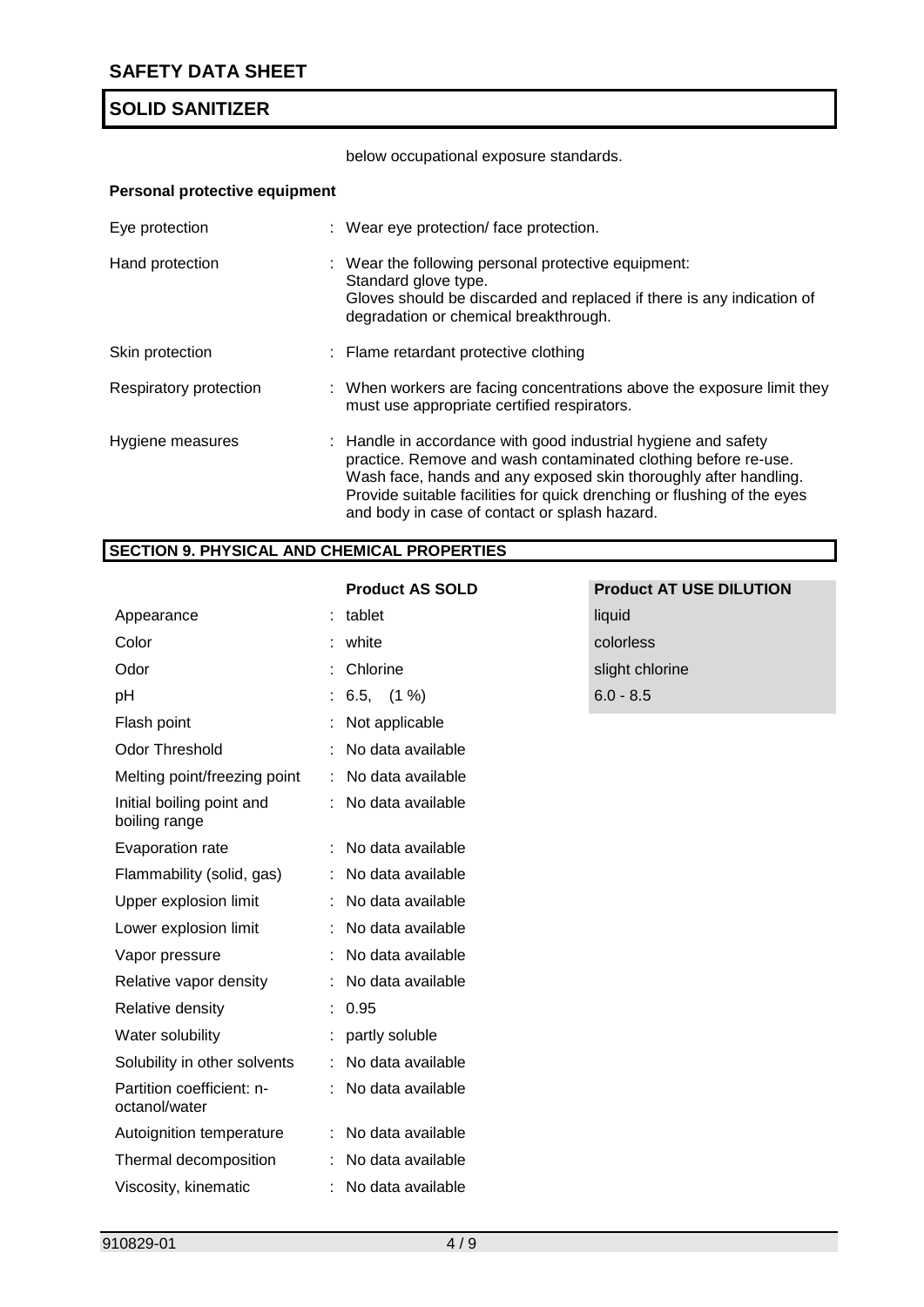| <b>Explosive properties</b>                 |    | : No data available                                                                                                                            |
|---------------------------------------------|----|------------------------------------------------------------------------------------------------------------------------------------------------|
| Oxidizing properties                        |    | : No data available                                                                                                                            |
| Molecular weight                            |    | : No data available                                                                                                                            |
| <b>VOC</b>                                  |    | No data available                                                                                                                              |
|                                             |    |                                                                                                                                                |
| <b>SECTION 10. STABILITY AND REACTIVITY</b> |    |                                                                                                                                                |
| Chemical stability                          |    | : Stable under normal conditions.                                                                                                              |
| Possibility of hazardous<br>reactions       | ÷. | Mixing this product with acid or ammonia releases chlorine gas.                                                                                |
| Conditions to avoid                         |    | : None known.                                                                                                                                  |
| Incompatible materials                      |    | $:$ Acids<br><b>Metals</b><br>Organic materials                                                                                                |
| Hazardous decomposition<br>products         |    | Decomposition products may include the following materials:<br>Carbon oxides<br>Nitrogen oxides (NOx)<br>Sulfur oxides<br>Oxides of phosphorus |

# **SECTION 11. TOXICOLOGICAL INFORMATION**

| Information on likely routes of : Eye contact, Skin contact |  |
|-------------------------------------------------------------|--|
| exposure                                                    |  |

#### **Potential Health Effects**

| Eyes                    | : Causes serious eye damage.                                  |
|-------------------------|---------------------------------------------------------------|
| Skin                    | $:$ Harmful in contact with skin.                             |
| Ingestion               | : Harmful if swallowed.                                       |
| Inhalation              | $\therefore$ Toxic if inhaled.                                |
| <b>Chronic Exposure</b> | : Health injuries are not known or expected under normal use. |
|                         |                                                               |

## **Experience with human exposure**

| Eye contact  | : Redness, Pain, Corrosion    |
|--------------|-------------------------------|
| Skin contact | $:$ No information available. |
| Ingestion    | $:$ No information available. |
| Inhalation   | $:$ No information available. |
|              |                               |

## **Toxicity**

| Product             |                                                              |
|---------------------|--------------------------------------------------------------|
| Acute oral toxicity | : LD50 Rat: $>$ 300 - 2,000 mg/kg<br>Test substance: Product |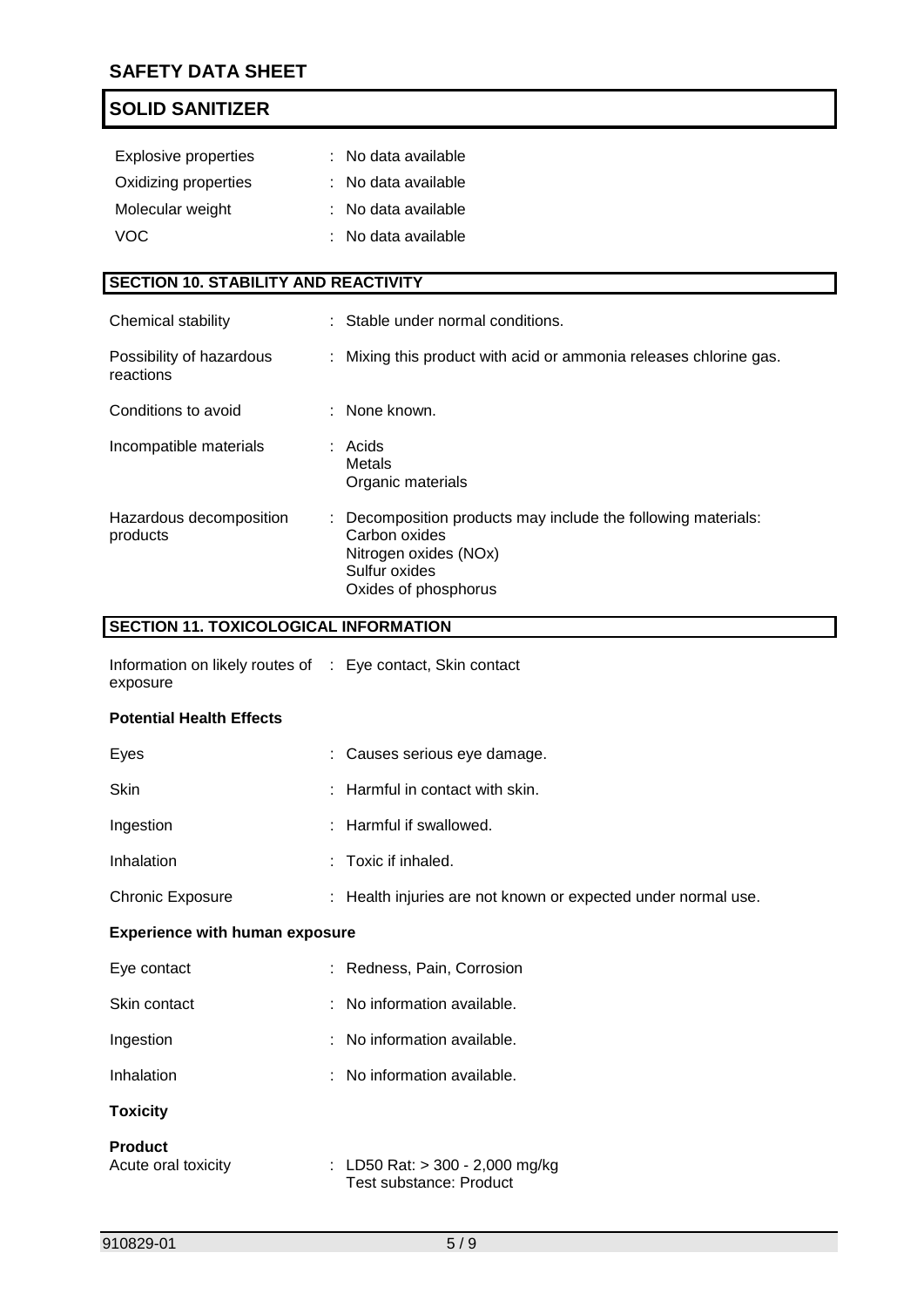| Acute inhalation toxicity            | : 4 h LC50 Rat: $> 0.05 - 0.5$ mg/l<br>Test substance: Product |
|--------------------------------------|----------------------------------------------------------------|
| Acute dermal toxicity                | : LD50 Rabbit: $>$ 5,000 mg/kg<br>Test substance: Product      |
| Skin corrosion/irritation            | $\therefore$ Mild skin irritation<br>Test substance:Product    |
| Serious eye damage/eye<br>irritation | : Corrosive<br>Test substance: Product                         |
| Respiratory or skin<br>sensitization | : No data available                                            |
| Carcinogenicity                      | : No data available                                            |
| Reproductive effects                 | : No data available                                            |
| Germ cell mutagenicity               | :   No data available                                          |
| Teratogenicity                       | :   No data available                                          |
| STOT-single exposure                 | : No data available                                            |
| STOT-repeated exposure               | $:$ No data available                                          |
| Aspiration toxicity                  | No data available                                              |

#### **SECTION 12. ECOLOGICAL INFORMATION**

#### **Ecotoxicity**

| <b>Environmental Effects</b>                           | : Very toxic to aquatic life.                                                 |
|--------------------------------------------------------|-------------------------------------------------------------------------------|
| <b>Product</b>                                         |                                                                               |
| Toxicity to fish                                       | : No data available                                                           |
| Toxicity to daphnia and other<br>aquatic invertebrates | $:$ No data available                                                         |
| Toxicity to algae                                      | : No data available                                                           |
| Ingredients                                            |                                                                               |
| Toxicity to daphnia and other<br>aquatic invertebrates | : Sodium dichloro-s-triazinetrione dihydrate<br>48 h EC50 Daphnia: 0.196 mg/l |

## **Persistence and degradability**

Readily biodegradable.

#### **Bioaccumulative potential**

No data available

### **Mobility in soil**

No data available

#### **Other adverse effects**

No data available

#### **SECTION 13. DISPOSAL CONSIDERATIONS**

# **Product AS SOLD**

: Do not contaminate ponds, waterways or ditches with chemical or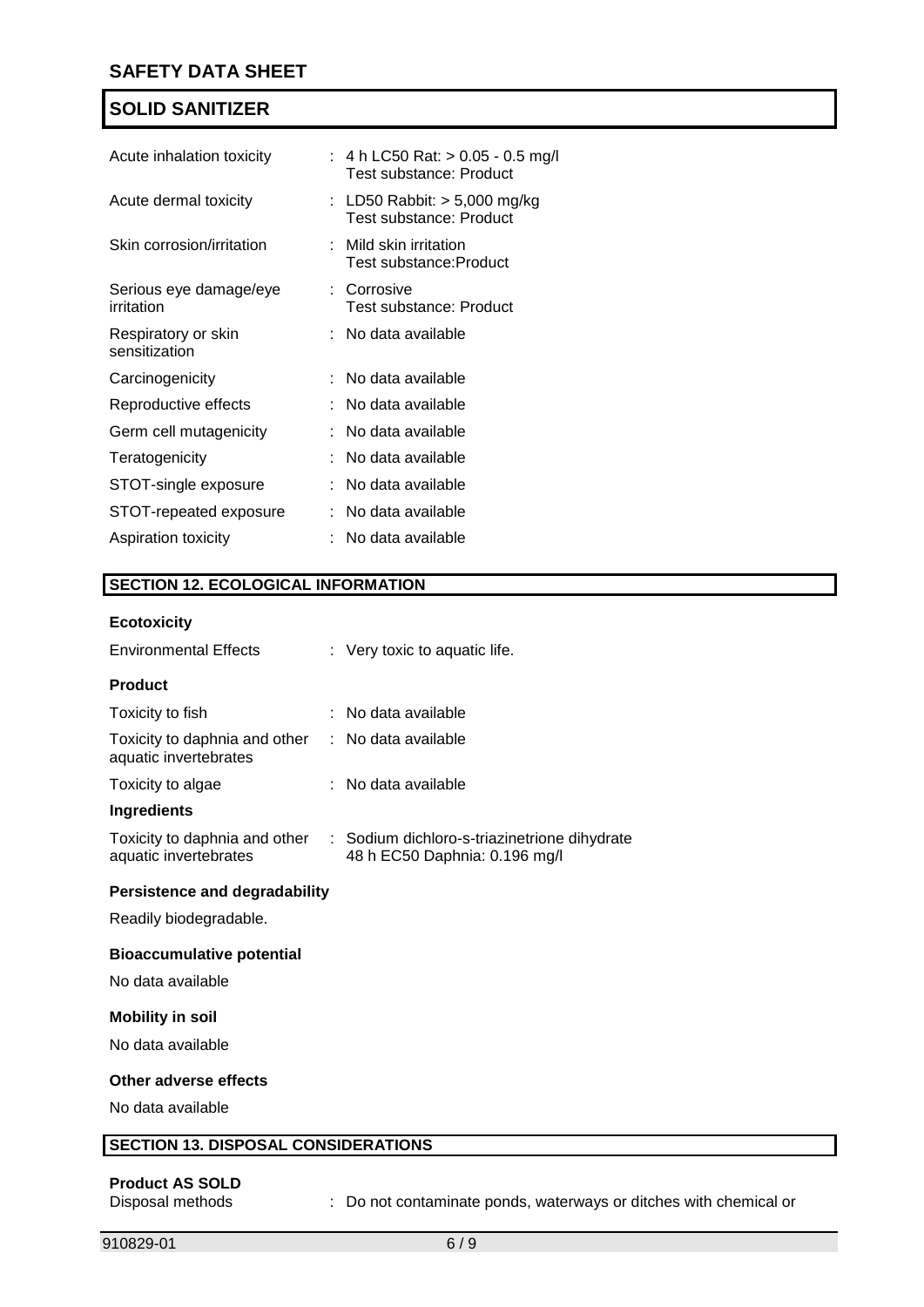# **SOLID SANITIZER** used container. Where possible recycling is preferred to disposal or incineration. If recycling is not practicable, dispose of in compliance with local regulations. Dispose of wastes in an approved waste disposal facility. Disposal considerations : Dispose of as unused product. Empty containers should be taken to

an approved waste handling site for recycling or disposal. Do not reuse empty containers. Dispose of in accordance with local, state, and federal regulations.

## **Product AT USE DILUTION**

Attempt to use product completely in accordance with intended use. Dispose of diluted product in accordance with local, state, and federal regulations.

#### **SECTION 14. TRANSPORT INFORMATION**

The shipper/consignor/sender is responsible to ensure that the packaging, labeling, and markings are in compliance with the selected mode of transport.

#### **Land transport (DOT)**

Not dangerous goods

#### **Sea transport (IMDG/IMO)**

| UN number                | : 3077                                               |
|--------------------------|------------------------------------------------------|
| Description of the goods | : ENVIRONMENTALLY HAZARDOUS SUBSTANCE, SOLID, N.O.S. |
|                          | (troclosene sodium, dihydrate)                       |
| Class                    | . 9                                                  |
| Packing group            | : III                                                |
| Marine pollutant         | yes                                                  |

## **SECTION 15. REGULATORY INFORMATION**

**EPA Registration number** : 1677-201

#### **EPCRA - Emergency Planning and Community Right-to-Know**

#### **CERCLA Reportable Quantity**

This material does not contain any components with a CERCLA RQ.

#### **SARA 304 Extremely Hazardous Substances Reportable Quantity**

This material does not contain any components with a section 304 EHS RQ.

| SARA 311/312 Hazards | : Acute Health Hazard<br>Fire Hazard                                                                                                                                                      |
|----------------------|-------------------------------------------------------------------------------------------------------------------------------------------------------------------------------------------|
| <b>SARA 302</b>      | : No chemicals in this material are subject to the reporting requirements<br>of SARA Title III, Section 302.                                                                              |
| <b>SARA 313</b>      | : This material does not contain any chemical components with known<br>CAS numbers that exceed the threshold (De Minimis) reporting levels<br>established by SARA Title III, Section 313. |

#### **California Prop 65**

This product does not contain any chemicals known to the State of California to cause cancer, birth, or any other reproductive defects.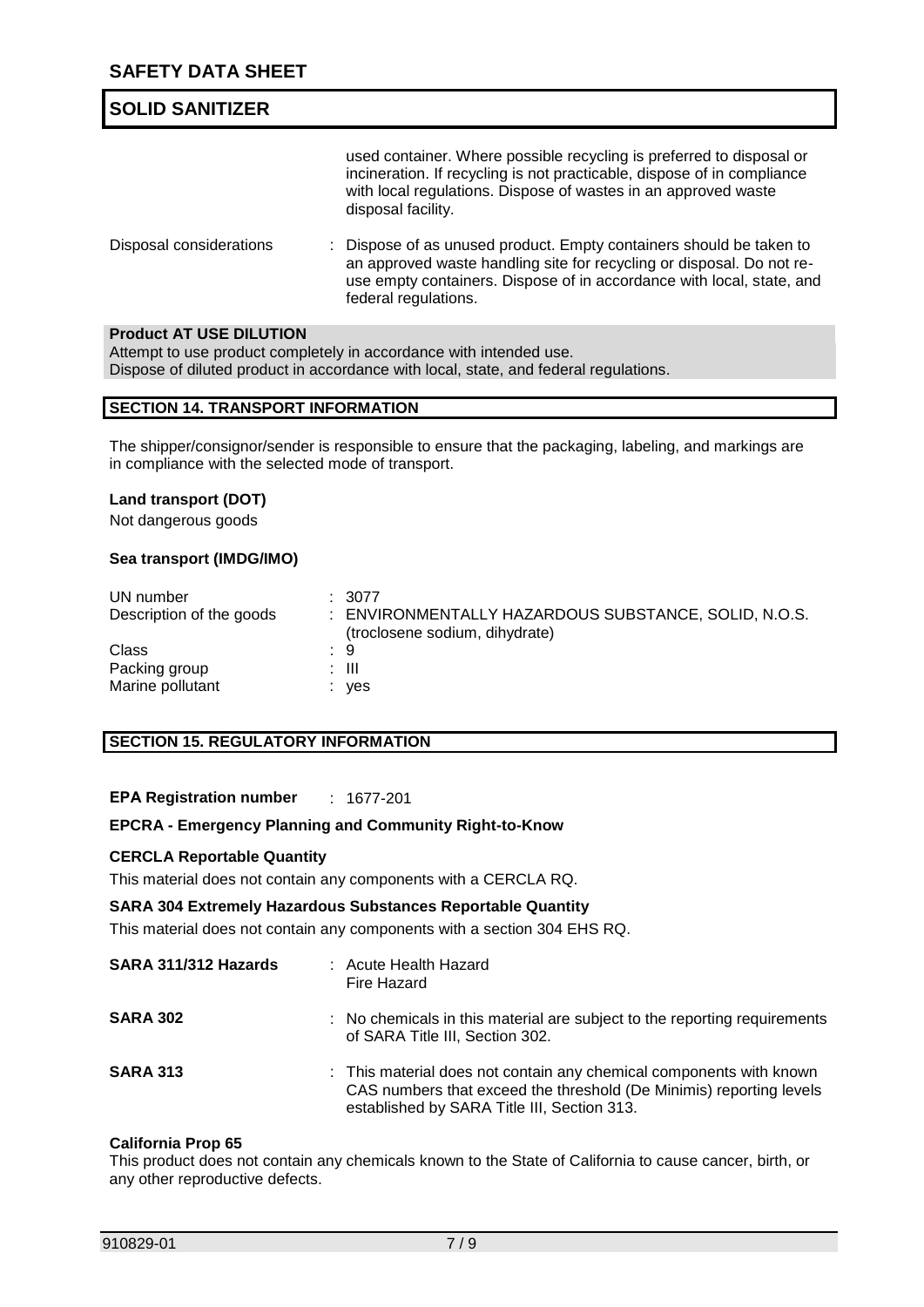**The ingredients of this product are reported in the following inventories:**

**Switzerland. New notified substances and declared preparations** : not determined

**United States TSCA Inventory** :

On TSCA Inventory

**Canadian Domestic Substances List (DSL)** : All components of this product are on the Canadian DSL

**Australia Inventory of Chemical Substances (AICS)** : On the inventory, or in compliance with the inventory

**New Zealand. Inventory of Chemical Substances** : On the inventory, or in compliance with the inventory

# **Japan. ENCS - Existing and New Chemical Substances Inventory** :

On the inventory, or in compliance with the inventory

# **Japan. ISHL - Inventory of Chemical Substances (METI)** :

On the inventory, or in compliance with the inventory

#### **Korea. Korean Existing Chemicals Inventory (KECI)** :

On the inventory, or in compliance with the inventory

**Philippines Inventory of Chemicals and Chemical Substances (PICCS)** : On the inventory, or in compliance with the inventory

#### **China. Inventory of Existing Chemical Substances in China (IECSC)** : On the inventory, or in compliance with the inventory

#### **SECTION 16. OTHER INFORMATION**



| Issuing date | : 09/29/2017         |
|--------------|----------------------|
| Version      | $\therefore$ 1.2     |
| Prepared by  | : Regulatory Affairs |

REVISED INFORMATION: Significant changes to regulatory or health information for this revision is indicated by a bar in the left-hand margin of the SDS.